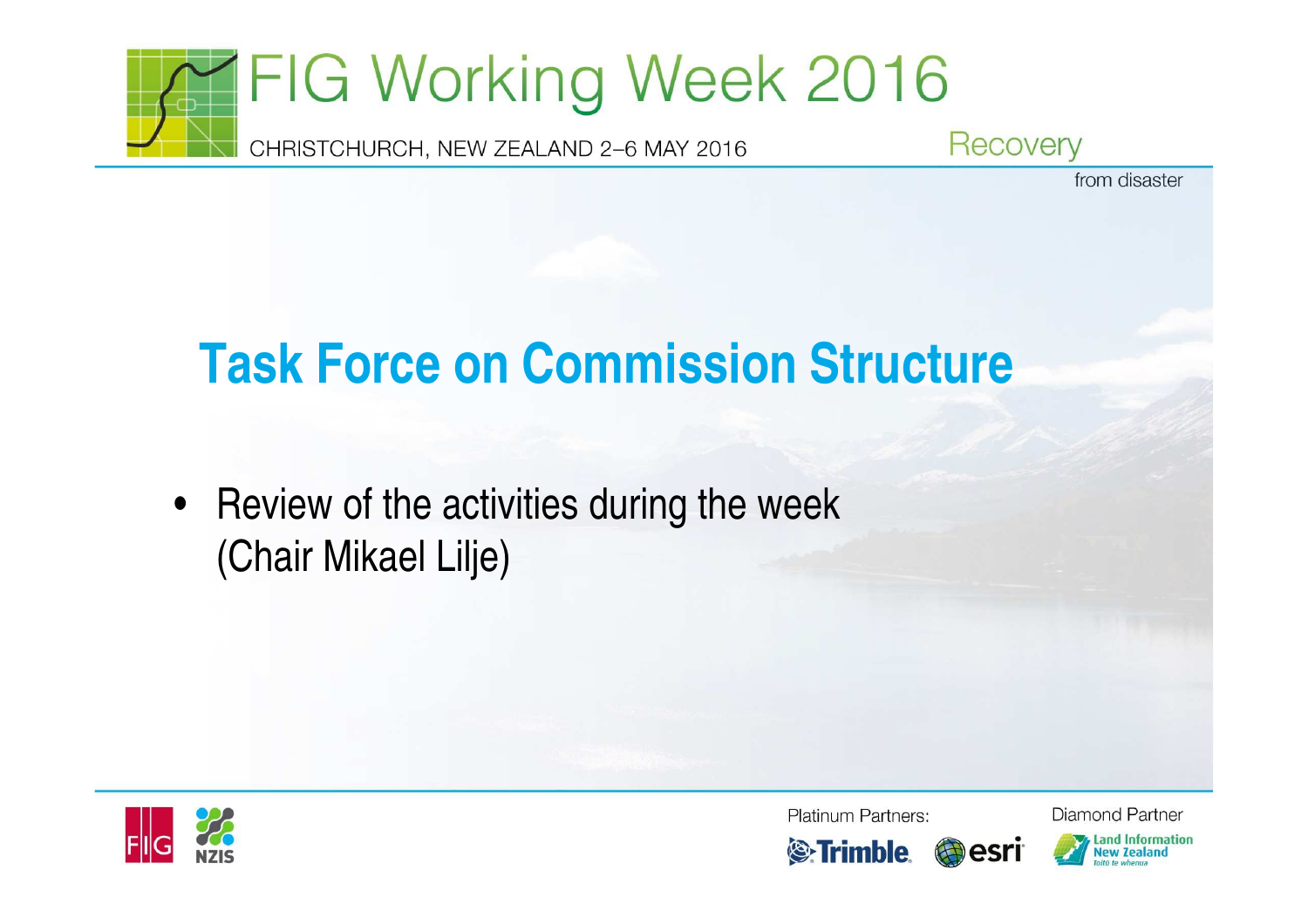# FIG Working Week 2016

CHRISTCHURCH, NEW ZEALAND 2-6 MAY 2016

Recovery

from disaster

## **Four Options Presented at General Assembly Monday 2 May**

|                | discussion paper<br>(including minor<br>edits) agreed | voting in GA<br>2017 Finland                | call for nominations sept 17 (new<br>structure)                                                                                                                                    |
|----------------|-------------------------------------------------------|---------------------------------------------|------------------------------------------------------------------------------------------------------------------------------------------------------------------------------------|
| $\overline{2}$ | Proposal with                                         | voting in GA                                | call for nominations sept 17 (new                                                                                                                                                  |
|                | variation                                             | 2017 Finland                                | structure)                                                                                                                                                                         |
| 3              | review continues<br>until Istanbul 2018               | voting for<br>structure in<br>Istanbul 2018 | call for nominations sept 2016 for<br>current structure for the next term<br>2019-22, and in 19/20 call for<br>nominations for chairs elects within the<br>existing/new structure. |
| $\overline{4}$ | review stopped/close                                  | current structure                           | call for nominations for 10 commission                                                                                                                                             |
|                | the task force                                        | continues                                   | chairs elects in September 2016                                                                                                                                                    |



Platinum Partners:

**Diamond Partner** 

**Land Information** 

**New Zealand** 

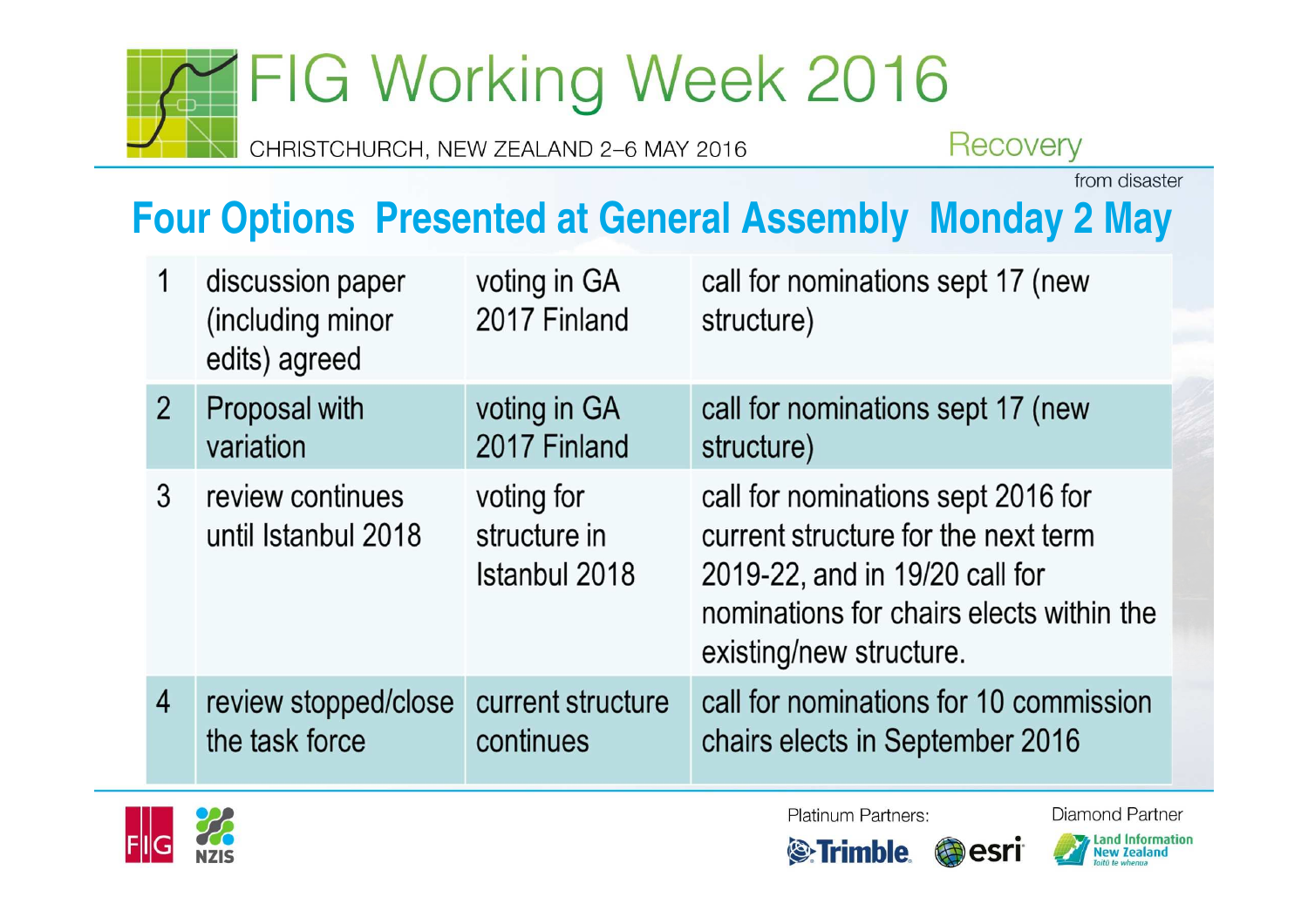# FIG Working Week 2016

CHRISTCHURCH, NEW ZEALAND 2-6 MAY 2016

Recovery

from disaster

#### After discussions: two possible options

|                | discussion paper<br>(including minor edits)<br>agreed | voting in GA 2017<br>Finland                       | call for nominations sept 17 (new structure)                                                                                                                                       |
|----------------|-------------------------------------------------------|----------------------------------------------------|------------------------------------------------------------------------------------------------------------------------------------------------------------------------------------|
| $\overline{2}$ | <b>Proposal with</b>                                  | voting in GA                                       | call for nominations sept 17 (new                                                                                                                                                  |
|                | variation                                             | 2017 Finland                                       | structure)                                                                                                                                                                         |
| $\mathbf{3}$   | review continues<br>until Istanbul 2018               | voting for<br>structure in<br><b>Istanbul 2018</b> | call for nominations sept 2016 for<br>current structure for the next term<br>2019-22, and in 19/20 call for<br>nominations for chairs elects within the<br>existing/new structure. |
| $\overline{4}$ | review stopped/close the                              | current structure                                  | call for nominations for 10 commission chairs                                                                                                                                      |
|                | task force                                            | continues                                          | elects in September 2016                                                                                                                                                           |



**Platinum Partners:** 

**Diamond Partner** 

Land Information<br>New Zealand

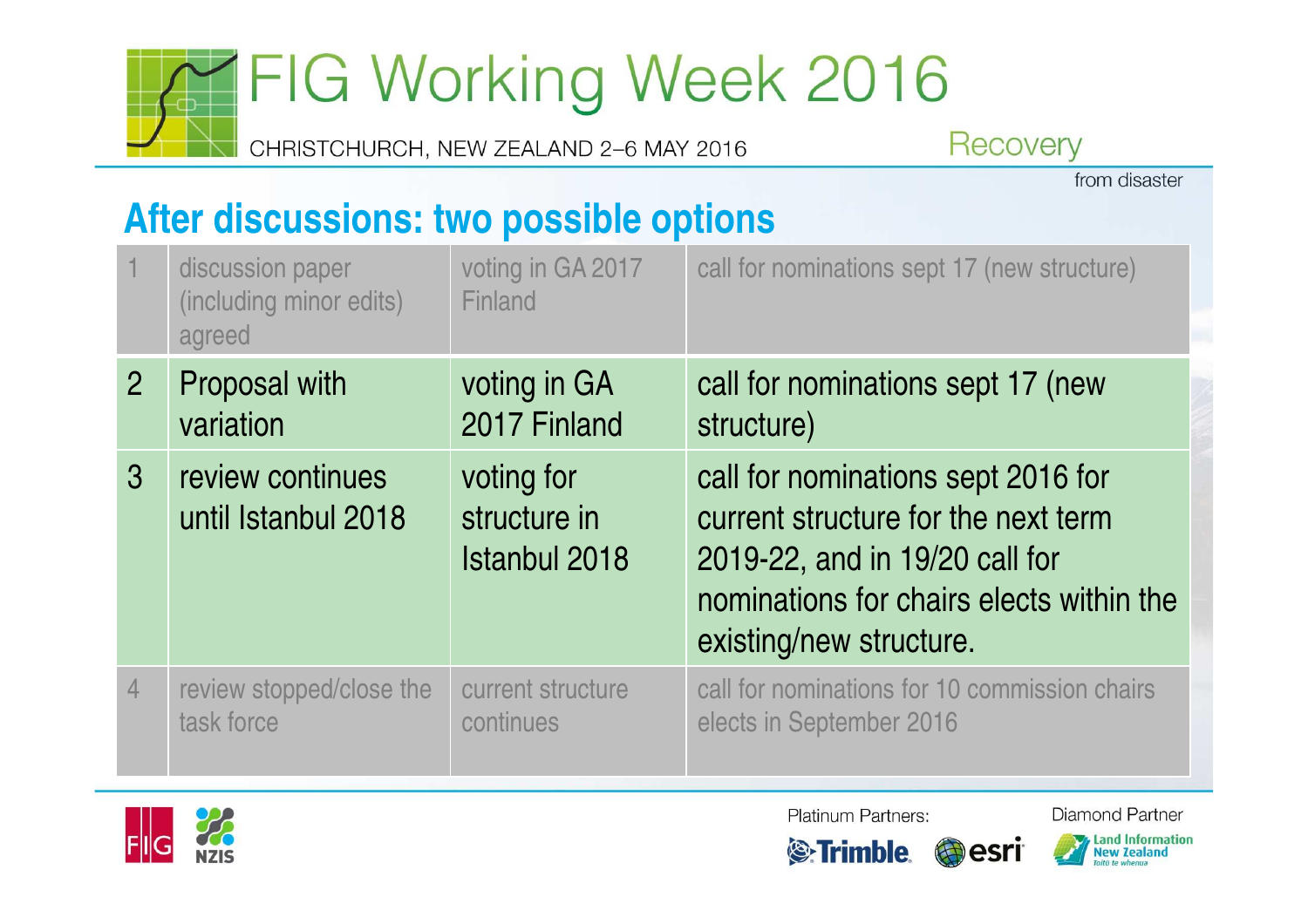

from disaster



Forward direction: Engagement with two options

In both timelines for request for chairs elects nominations will be September 2017



**Platinum Partners:** 





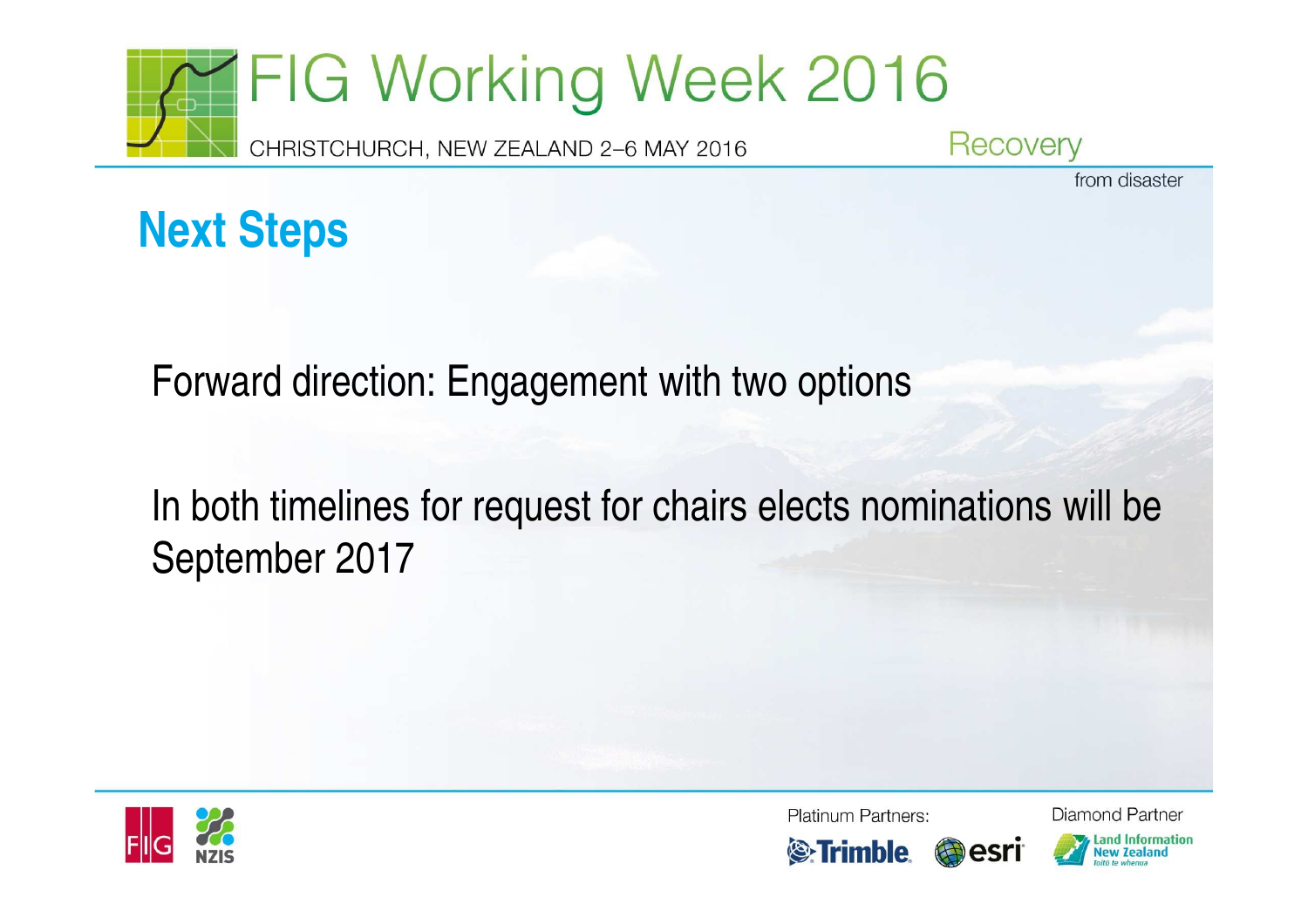

from disaster

## **Option 2**

May to December 2016:

- •Review fully comments heard at Working Week 2016
- Invite MA additional proposals
- Opportunites for Regional Discussion
- Your responsibility to engage
- Proposal ready by end of 2016
- •Target: proposal finalised for Vote in 2017



Platinum Partners:



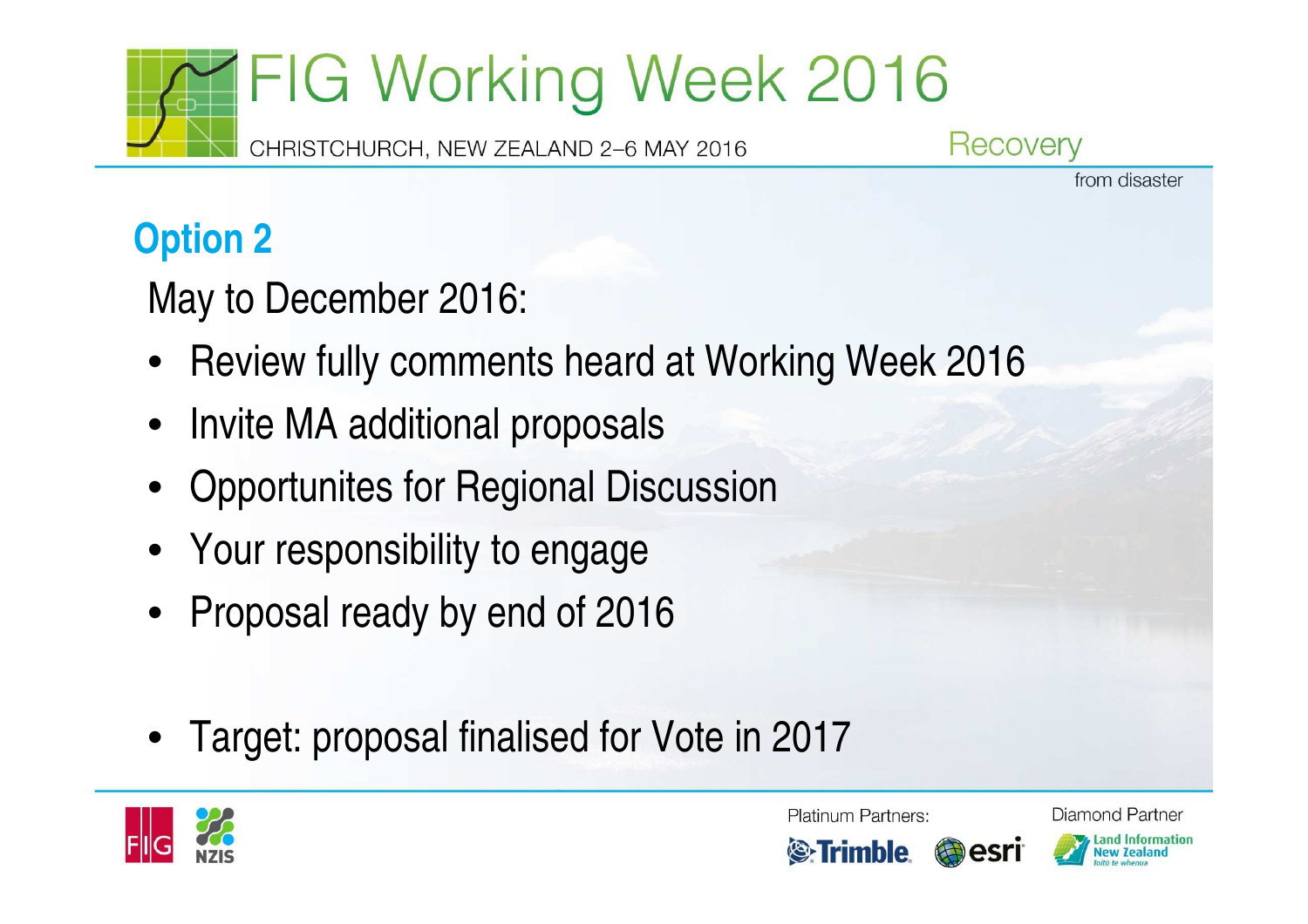

Recovery

from disaster

## **Option 2 ...**

May to December 2016:

- Review fully comments heard at Working Week 2016
- Invite MA additional proposals
- Opportunites for Regional Discussion
- Your responsibility to engage
- Proposal ready by end of 2016
- Target: proposal finalised for Vote in 2017

If Not.



**Platinum Partners:** 



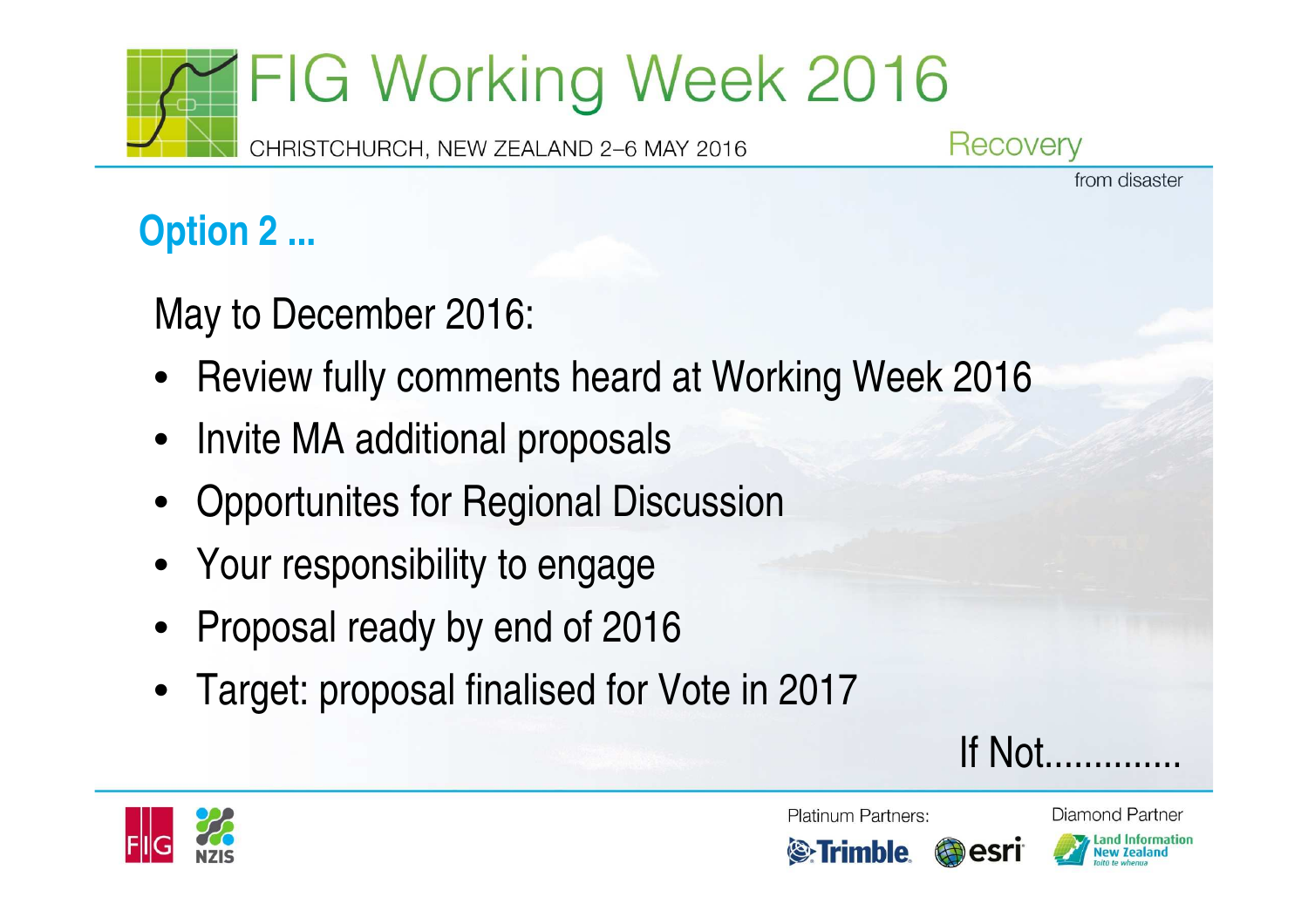

from disaster

# **Option 3**

- If proposal is not ready then extend consultation to: Option 3 May 2016 to December 2017
- As noted before AND continue:
	- –engagement at WW Finland
	- –consultation throughout 2017
- Target: proposal finalised for Vote in 2018 in Instanbul



Platinum Partners:



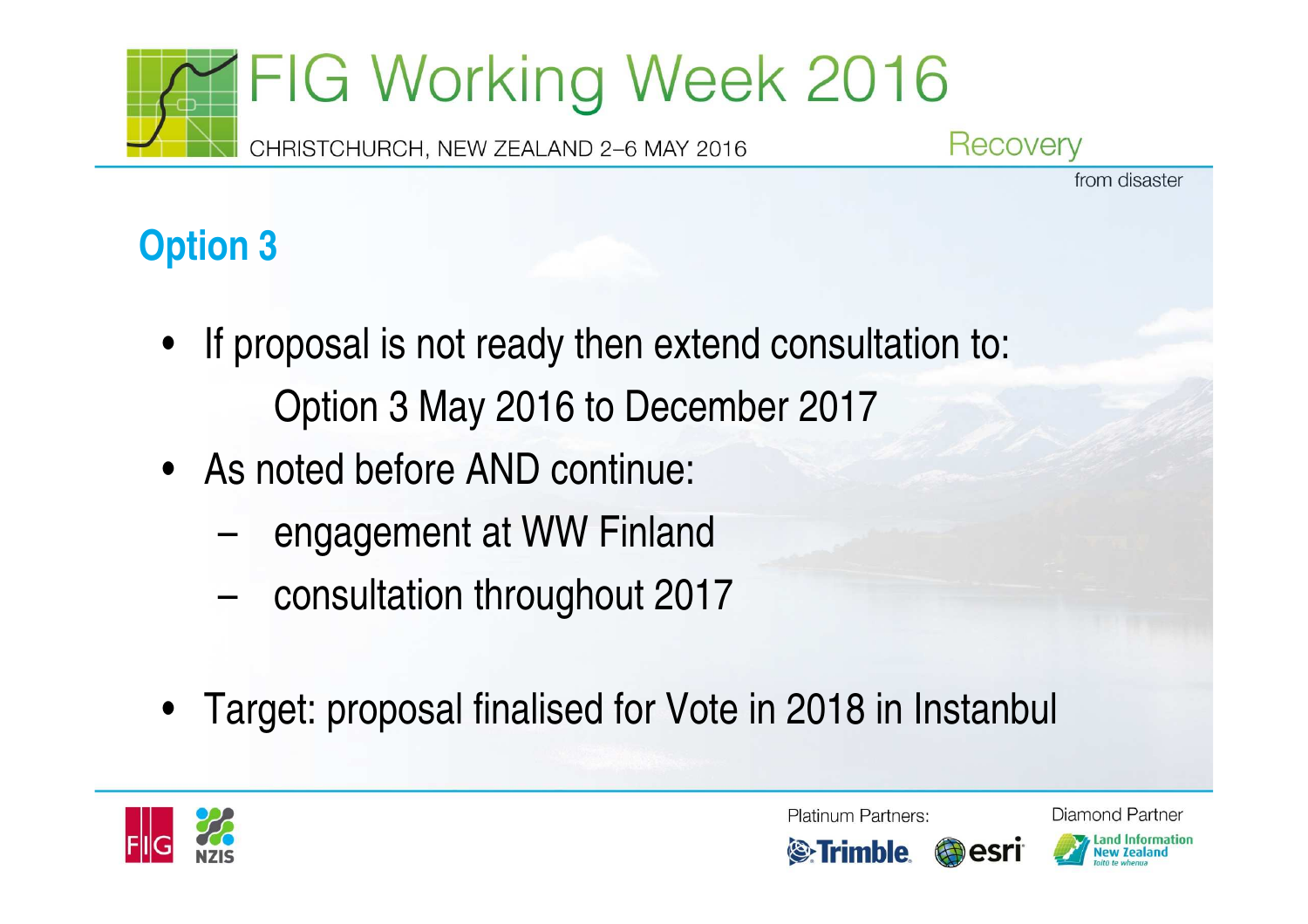





**Platinum Partners:**